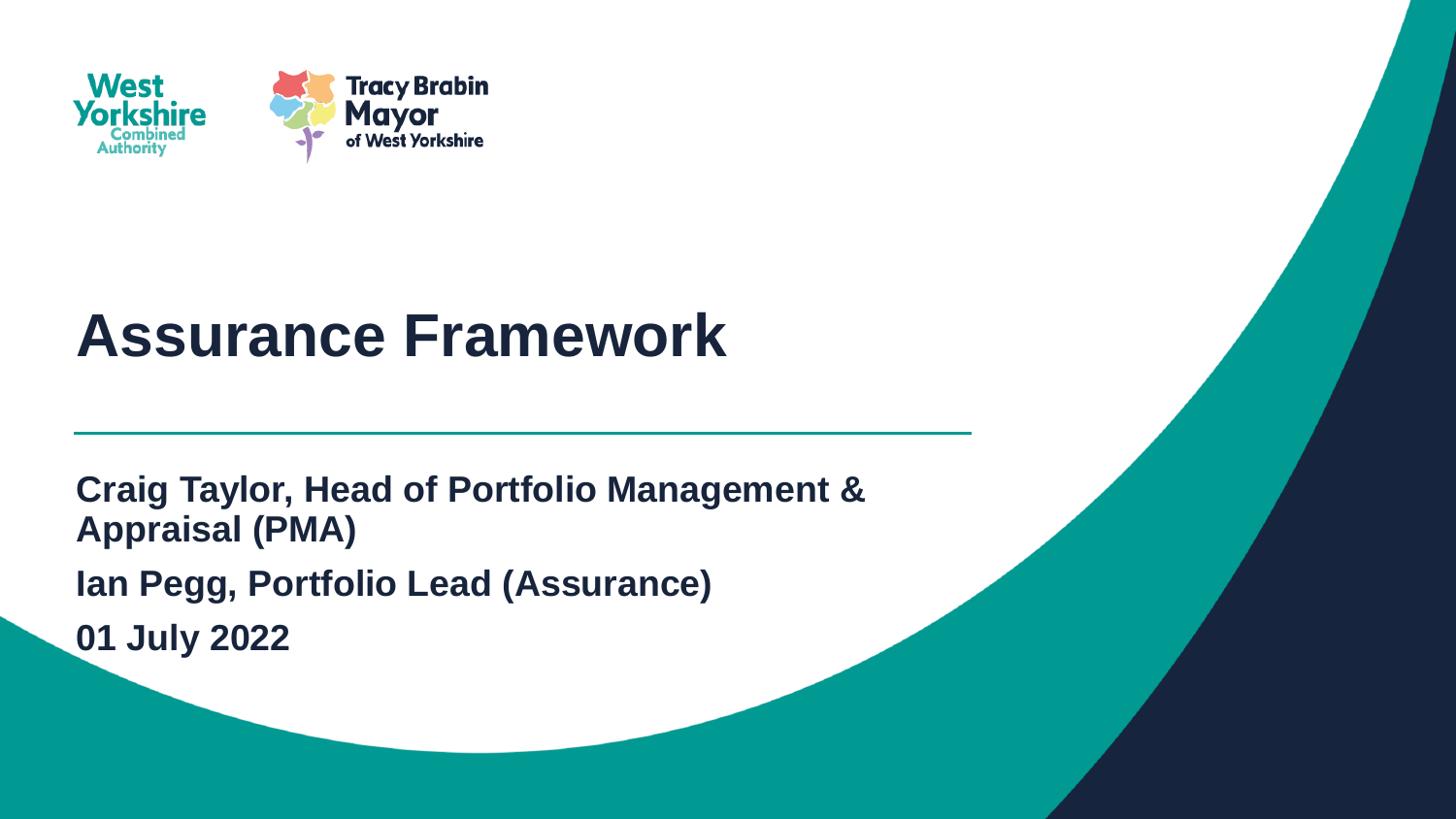### **Assurance Framework – Why and What For?**

- Was developed in 2015 as a requirement of the Growth Deal funding from Government and also required to release the Gainshare funding
- We apply it to all projects where funding flows through the Combined Authority
- It provides the Government, Combined Authority and local partners with assurance that:
	- o The necessary systems and processes are in place to manage funding effectively
	- o Decisions over how funding is spent are proper, transparent, deliver value for money and deliver our Strategic Economic Framework (SEF) and the West Yorkshire Investment Strategy (WYIS) ambitions
- For 2021 it had an in-depth review 6 years old
- For 2022 it had a minor review to bring in line with government guidance
- Was approved and implemented on 28 February 2022
- Our AF is recognised by government as being an exemplar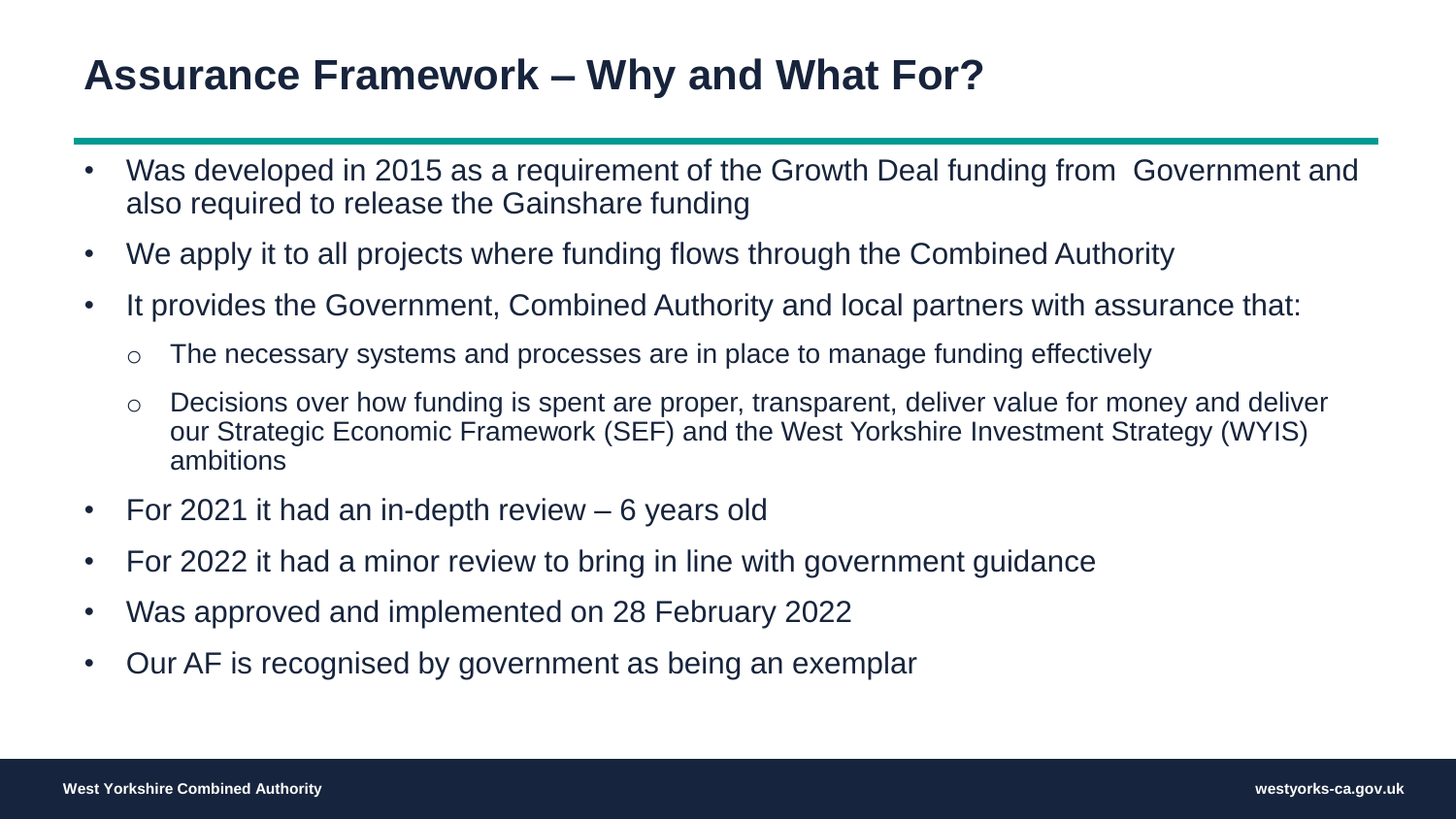### **Assurance Framework Contents**

- **Introduction**
- About West Yorkshire
- Governance
- Decision-making
- Transparency and Accountability
- Local Engagement and Partnership Working
- **Assurance Around Programme and Project Delivery (Assurance Process)**
- Monitoring and Evaluation
- Appendices (Mayoral Functions, Accountable Body Arrangements, Section 73 Chief Finance Officer – responsibility arrangements, Governance arrangements, Economic Services approval arrangements, Assurance process principles for ESIF Sustainable Urban Development (SUD) purposes, Adult Education Budget)
- Glossary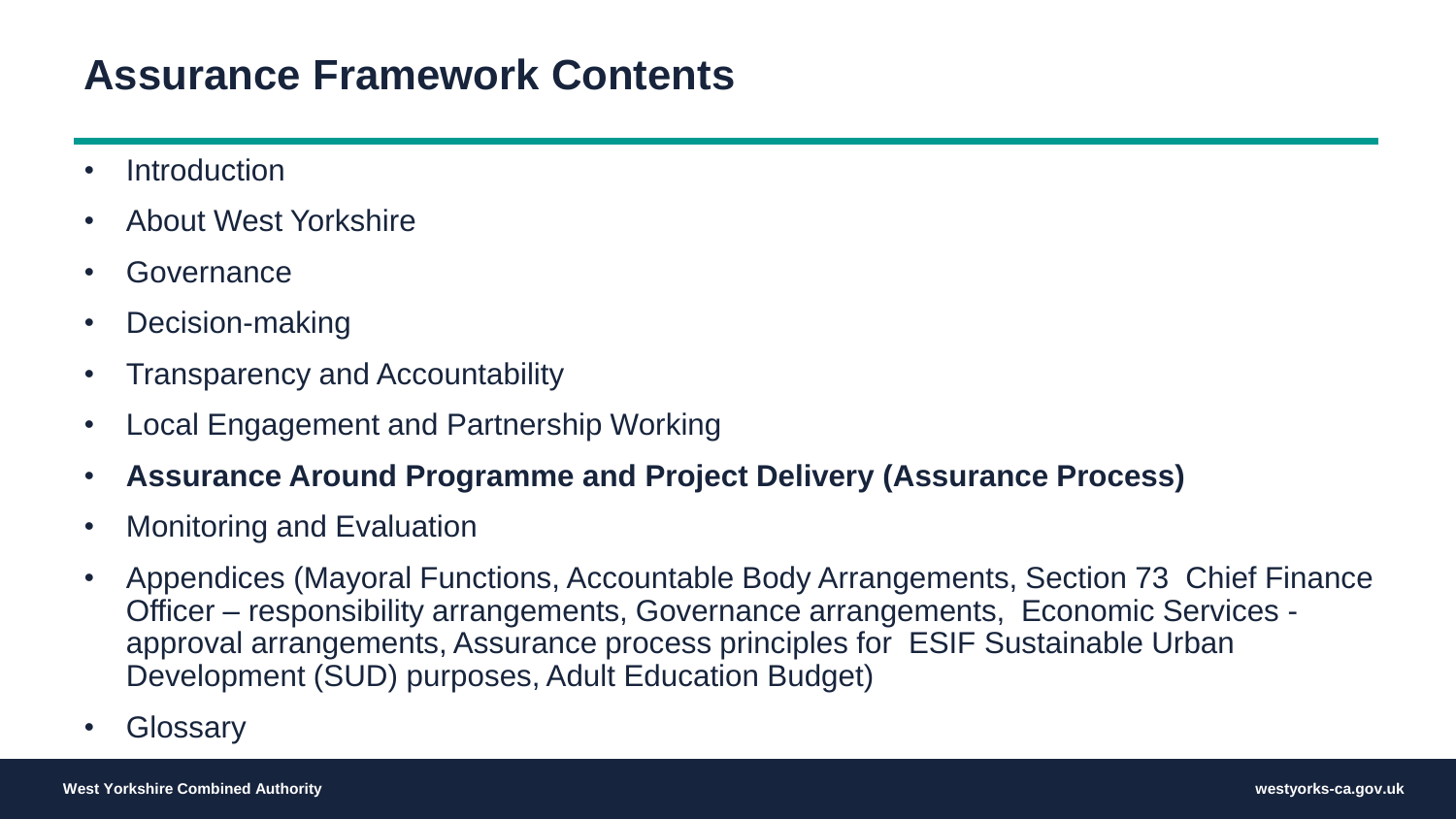#### **The Assurance Process**



**Key Decision Point** KEY: (CA Approval Required)

**Key Decision Point** (Committee Approval may be required)

**Decision Point** (Committee Approval may be required)

**Decision Point** 

**Reporting Point**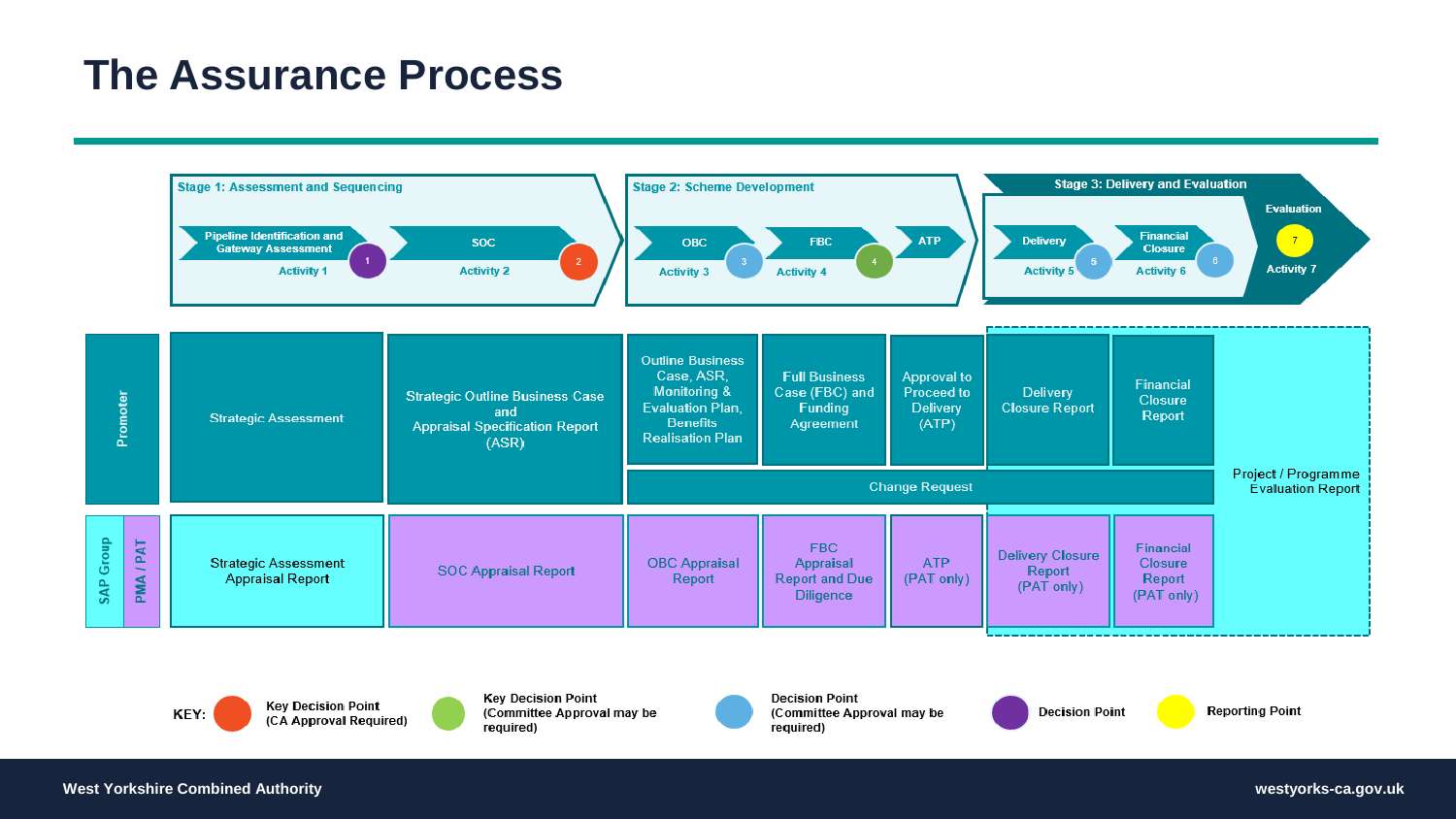#### **The Assurance Process – Key Points**

- The process is flexible
	- o Bespoke approval pathway, i.e. not all projects have to go through all of the activities / decision points
	- o Bespoke approval route, i.e. not all decisions are made by the Combined Authority committee they can be delegated to a thematic committee or the Managing Director
- Approval is required at Combined Authority (CA) for all programmes and projects at least once in their lifetime and this is usually at decision point 2 (Strategic Outline Case). The Assurance Pathway and Approval Route is also set at this point.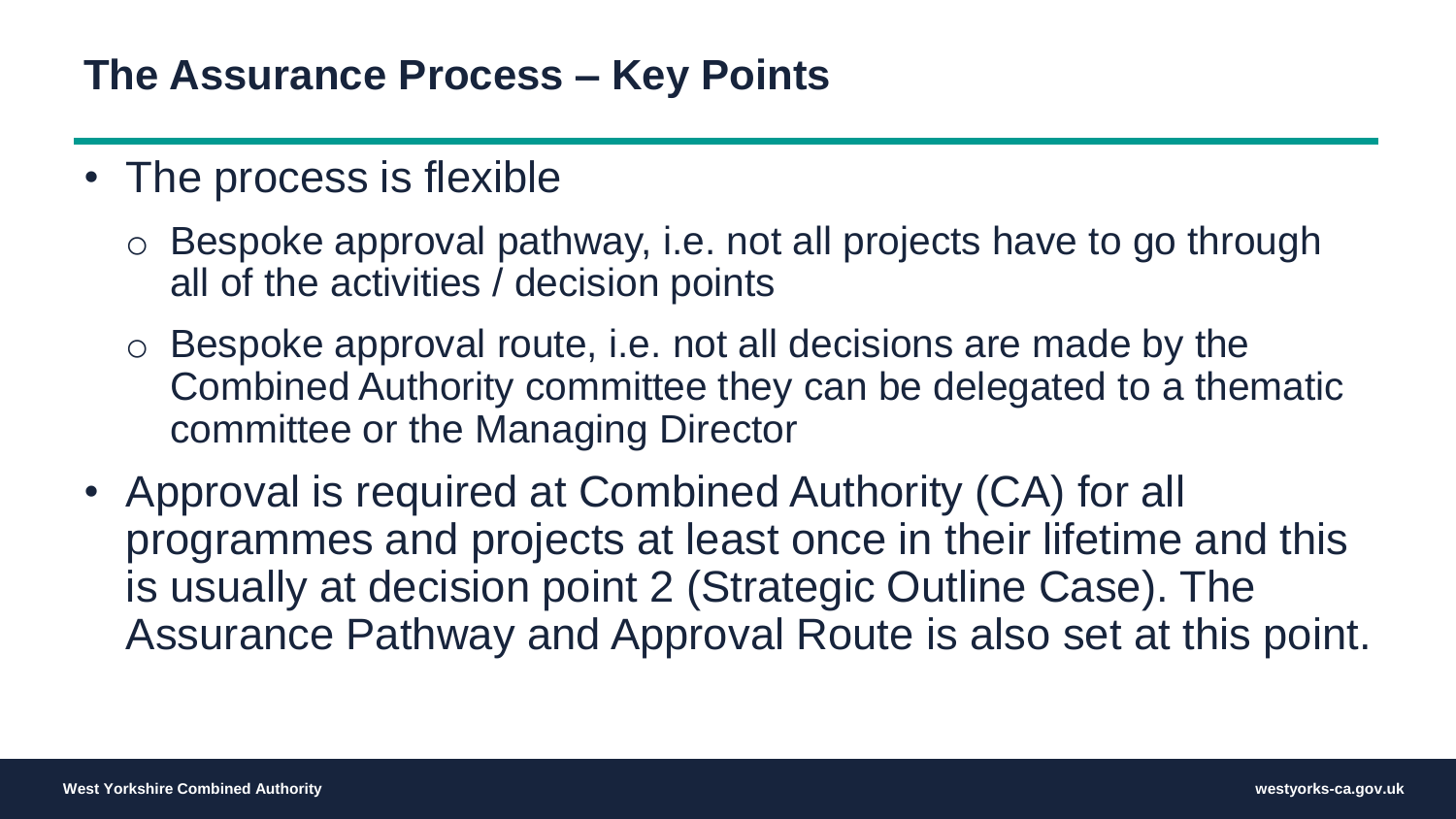### **The Assurance Process - Appraisal**

- All projects are appraised by the PMA team using the HM Treasury's Five Case Model and follows the HM Treasury's Better Business Cases Guidance. The Five Case Model is:
	- o Strategic Dimension: Case for change
	- o Economic Dimension: Value for Money
	- o Commercial Dimension: Procurement
	- o Financial Dimension: Affordability
	- o Management Dimension: Deliverability
- PMA produce an appraisal report for the Programme Appraisal Team (PAT):
	- o Promoter and appraiser attend PAT meeting
	- o PAT ask questions / clarify any matters
	- o PAT recommend to the decision maker Request for Decision (MD) or Committee Report
	- o PAT can set conditions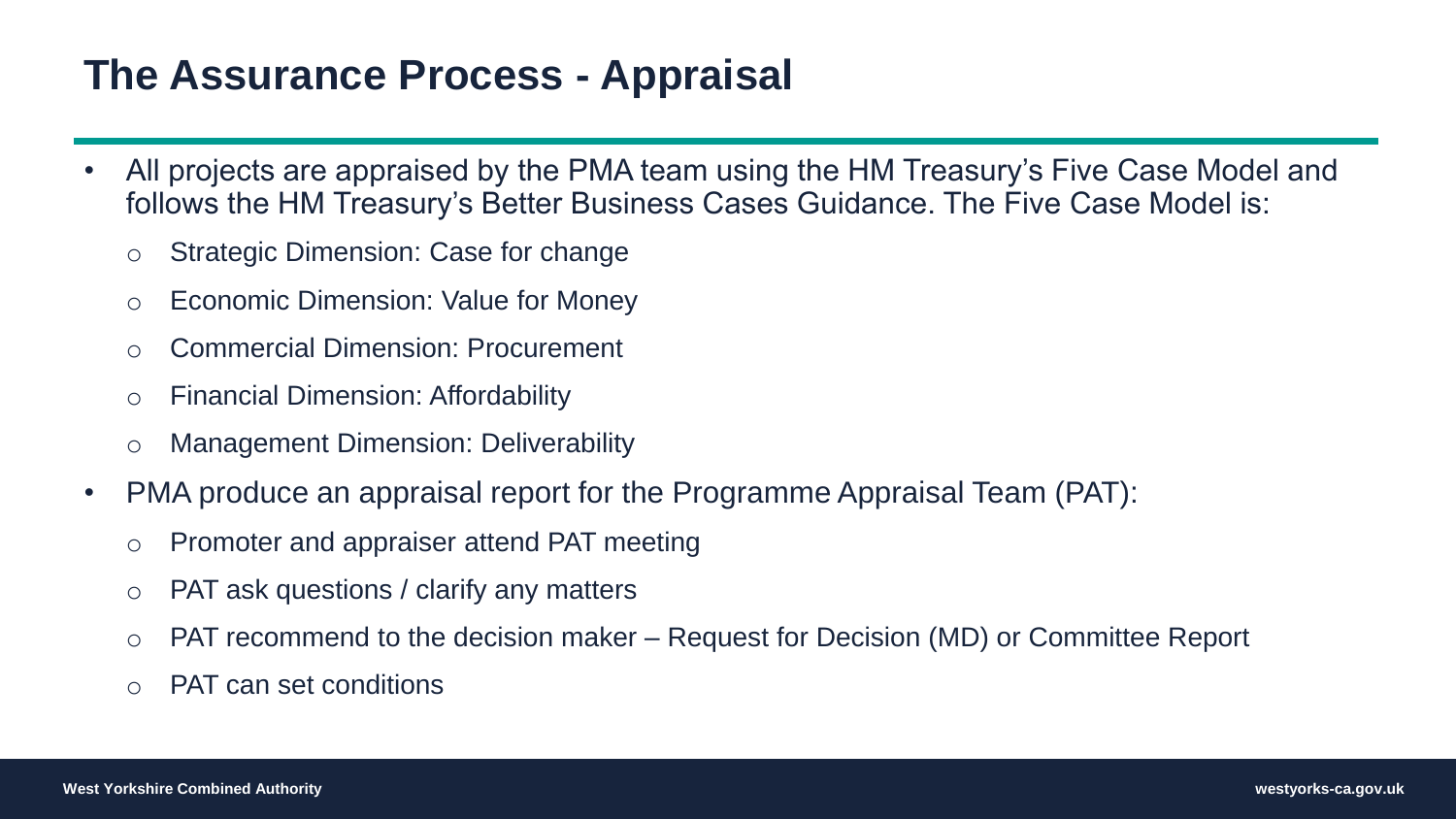#### **The Assurance Process - Decisions**

- The HM Treasury's Five Case Model is set out in the Green Book. Previously this had a big focus on value for money, which was measured using a Benefit to Cost Ratio (BCR)
- The Green Book has recently been revised and has clarified that overall Value for Money judgement should not depend solely on the BCR but be informed by a balanced consideration of all relevant evidence, that is, appraisal should take account of all five cases (strategic, commercial, economic, financial and management) and the economic case be balanced with these – in particular a stronger emphasis can now be placed on the strategic case
- This might for example include, but not limited to, a greater focus on regional impacts to help deliver Levelling Up, ensuring transformational projects are given due consideration, supporting the climate change and good growth agenda (the Combined Authority aims to achieve net-zero by 2038), supporting an increase in active mode and public transport use, supporting / accelerating housing development and allowing a greater emphasis on inclusive growth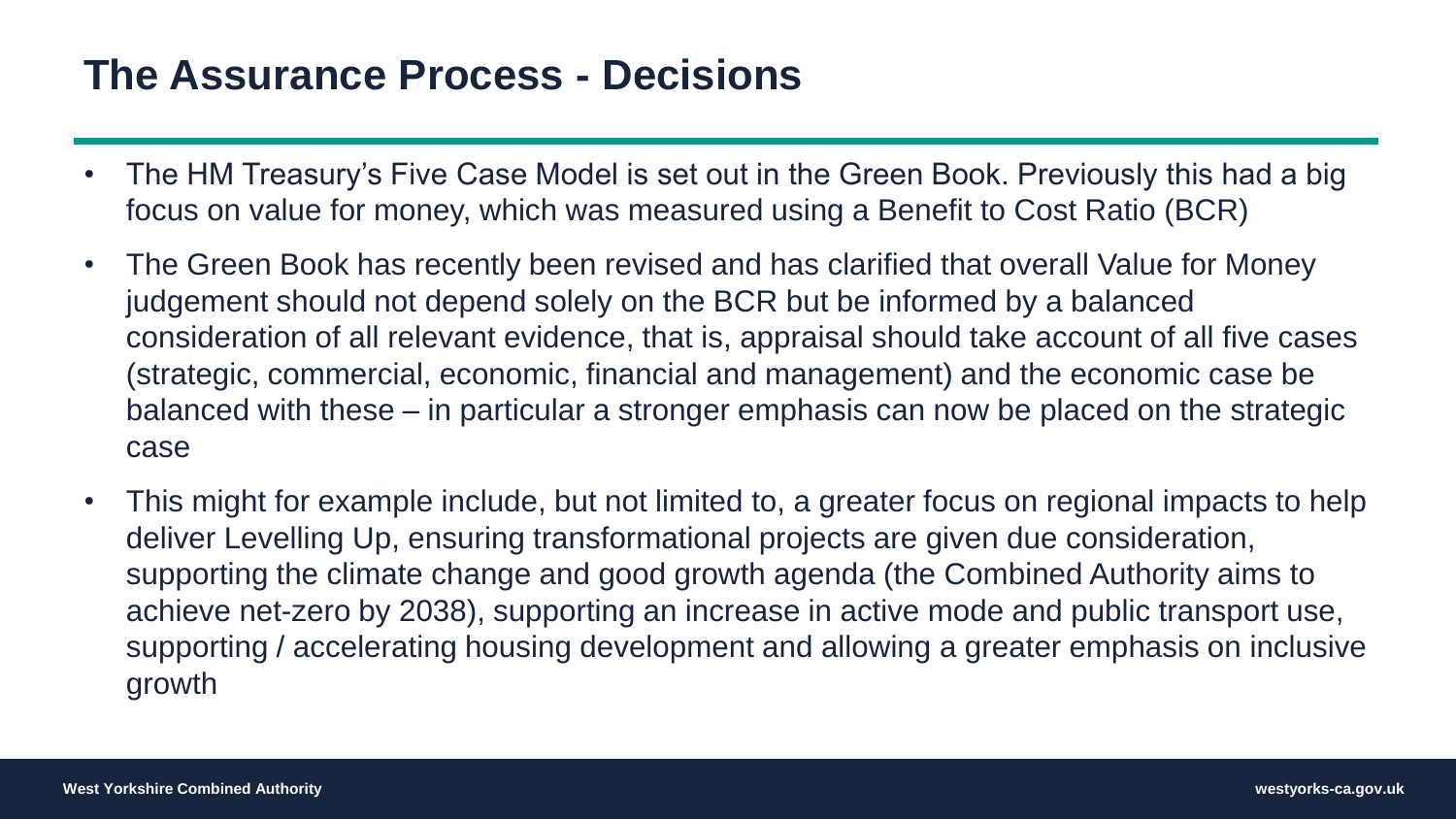#### **The Assurance Process – Stage 1 and 2**

- Activity 1 Programmes / schemes will be developed through an ongoing dialogue with the region's public organisations, businesses and third sector, in line with the West Yorkshire Investment Strategy (WYIS). Schemes will be assessed through a Strategic Assessment (SA), that will concentrate on strategic fit, affordability and delivery
- Activity 2 If approved the scheme will progress to strategic outline case (SOC), where schemes will be expected to demonstrate a strategic fit and set out their proposed approach to establishing value for money (VfM). At this stage, a long list of options will be considered with a shortlist being presented in the SOC
- Activity 3 If approved the scheme will progress to outline business case (OBC) unless the approval pathway set does not require this. The OBC revisits the options identified within the SOC to identify the option which optimises public value, confirms the affordability of the scheme puts in place the arrangements to ensure successful delivery. The OBC must include a draft Monitoring and Evaluation Plan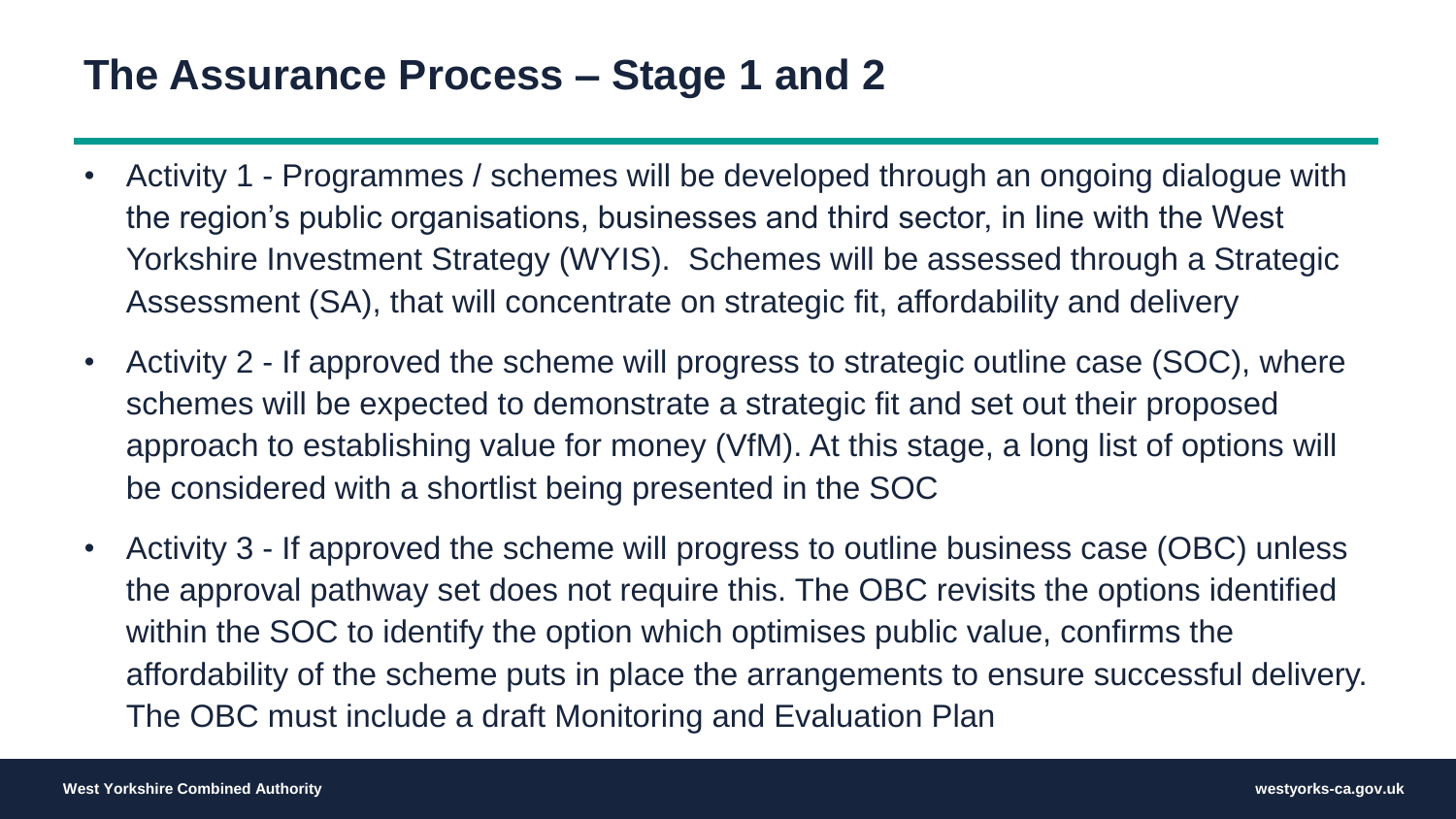#### **The Assurance Process – Stage 1 and 2**

- Activity 4 If approved the scheme will progress to full business case (FBC) which will confirm the contractual arrangements for the preferred option. Affordability of the scheme is reiterated, and the scheme puts in place the final arrangements for delivery and monitoring and evaluation of the scheme
- The FBC approval will usually be granted with conditions set that must be met before delivery can commence and funding released. When the conditions have been met Approval to Proceed into Delivery will be granted. If the conditions are not met, the project will be required to re-submit the FBC
- A Single Stage Business Case, called Business Justification, has been introduced for transport and non-transport projects that are either below £2,000,000, low complexity, low risk and / or not novel or contentious. Although this is a single stage approval (replacing decision point 2 (SOC), decision point 3 (OBC) and decision point 4 (FBC)), the remainder of the assurance process must still be followed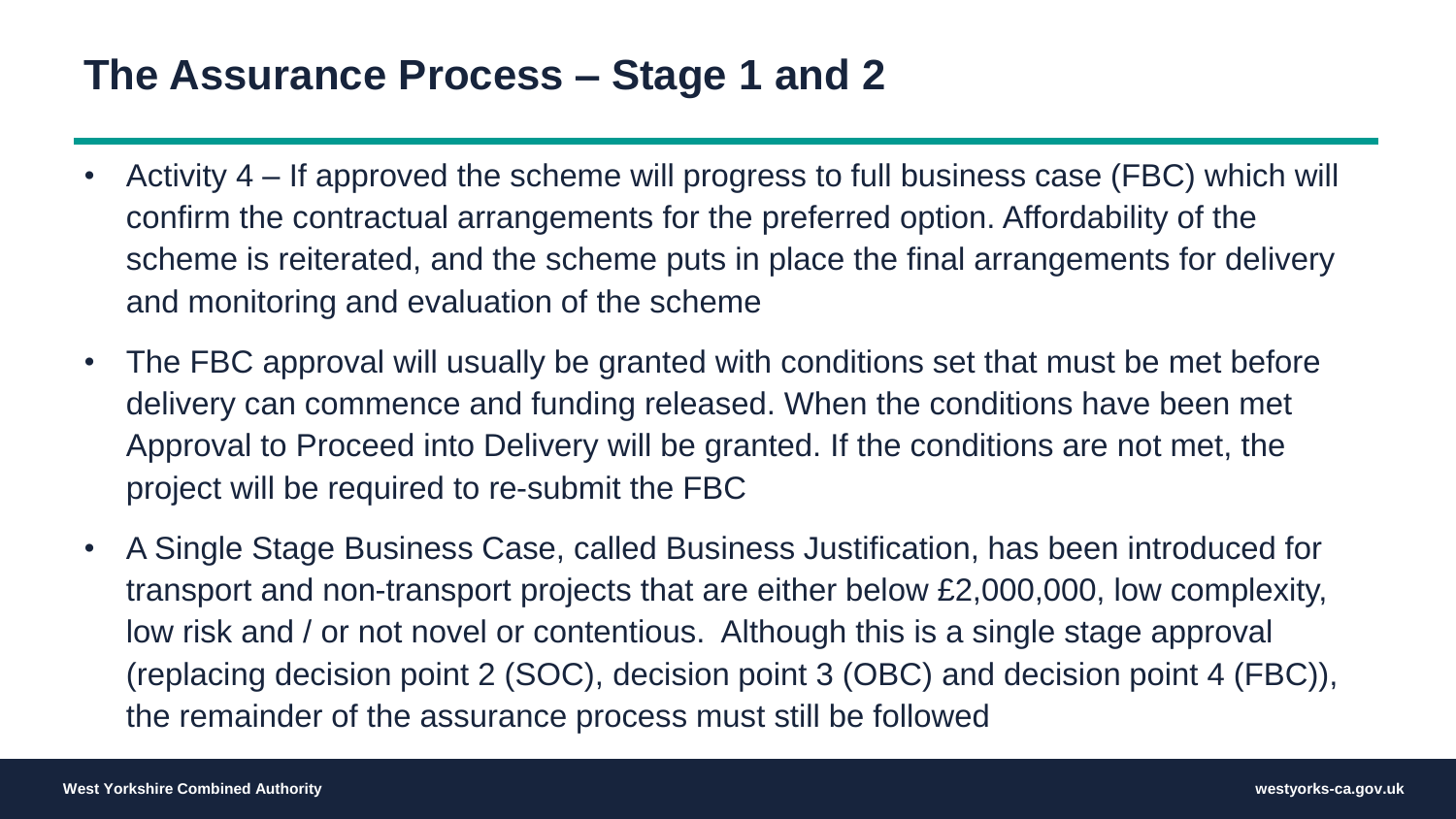#### **The Assurance Process – Stage 3**

- Activity 5 Upon scheme completion, a Delivery Closure Report is required that details how the scheme has performed. This includes whether delivery has remained within the timeframes specified within the business case, has achieved the objectives of the scheme and associated outputs, documents what has been delivered and highlights the overall costs
- Activity 6 Following the period when defects are made good and final accounts are agreed the scheme will be required to submit a Financial Closure Report (Activity 6). The Financial Closure Report confirms the final costs for the scheme, ensuring all payments have been completed
- The purpose of the Delivery and Financial Closure Reports is to assess the success of the scheme, identify best practice for future schemes, resolve all open issues and to capture feedback and lessons learnt to inform the development and delivery of future schemes.
- Activity 7 This is a reporting point not a decision point and takes place after approval of Activity 6. It includes an evaluation of the benefits, outcomes and economic impact compared to the overall programme objectives set out in the SOC. Insights and learning from the evaluation will also be fed back in order to inform the design and development of future programmes and schemes. Interim evaluations may also be undertaken as required as set out in the Monitoring and Evaluation Plan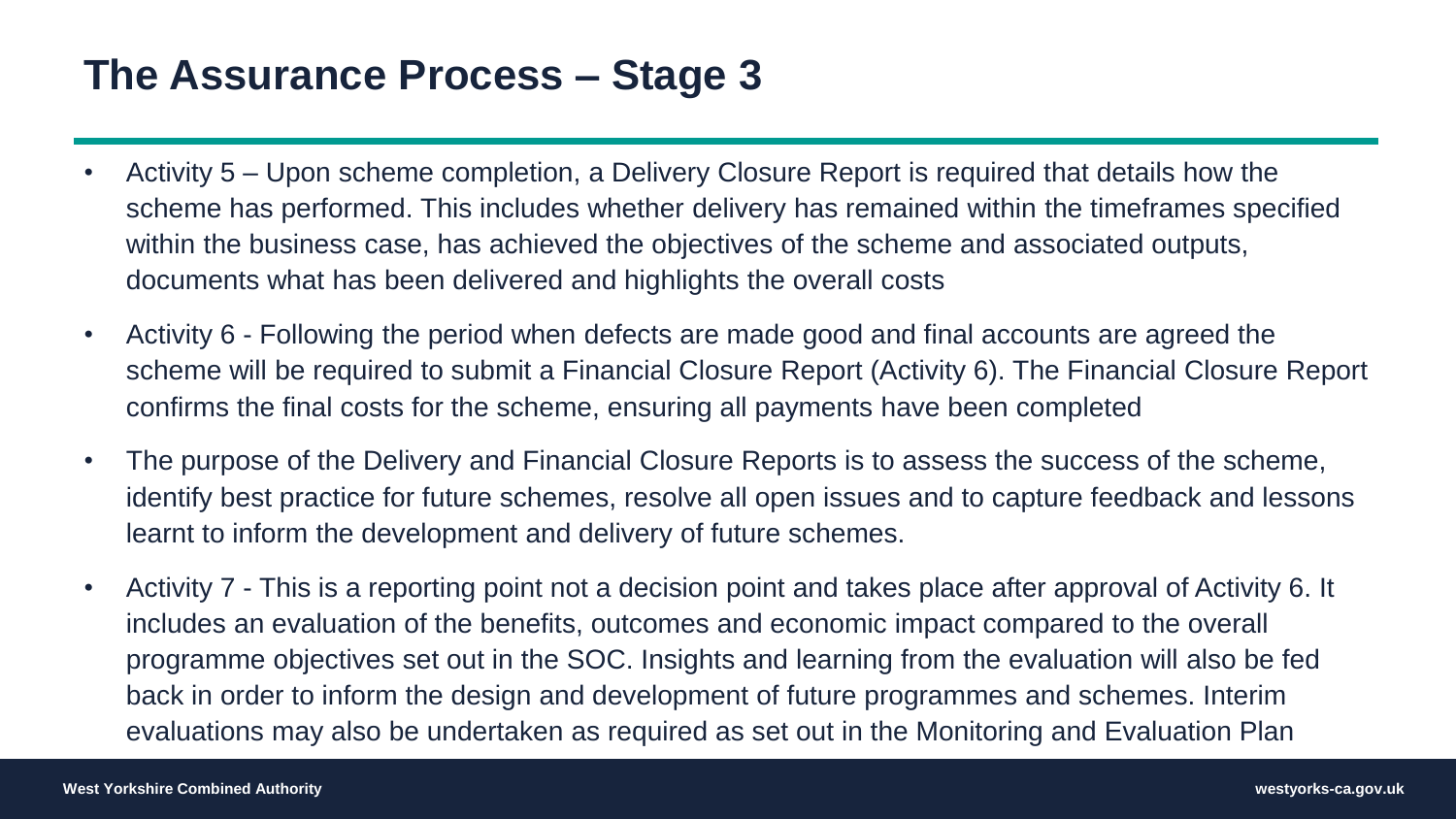#### **The Assurance Process – All Stages**

- Change during any activity, if a scheme requires:
	- o additional funding
	- an increase in timescale
	- o changes in scope

A change request is required to be submitted for the scheme to be reappraised to ensure value for money is still being achieved

- PAT will appraise and recommend to the decision-maker (which will be dependent upon the tolerances set)
- Tolerances
	- o Are not contingencies
	- o Are set for costs, timescales and benefits

| Assurance tolerances¤                                                             |
|-----------------------------------------------------------------------------------|
| Combined Authority costs remain within +5% of those outlined in this report       |
| Delivery (DP5) timescales remain within 3 months of those outlined in this report |
| Outputs remain within -10% of those outlined in this reports                      |
| $\lambda$ lo are required If within the                                           |

 $\circ$  If any of the above change, further approvals are required. If within the tolerances set out, MD approval is required, if above committee approval is required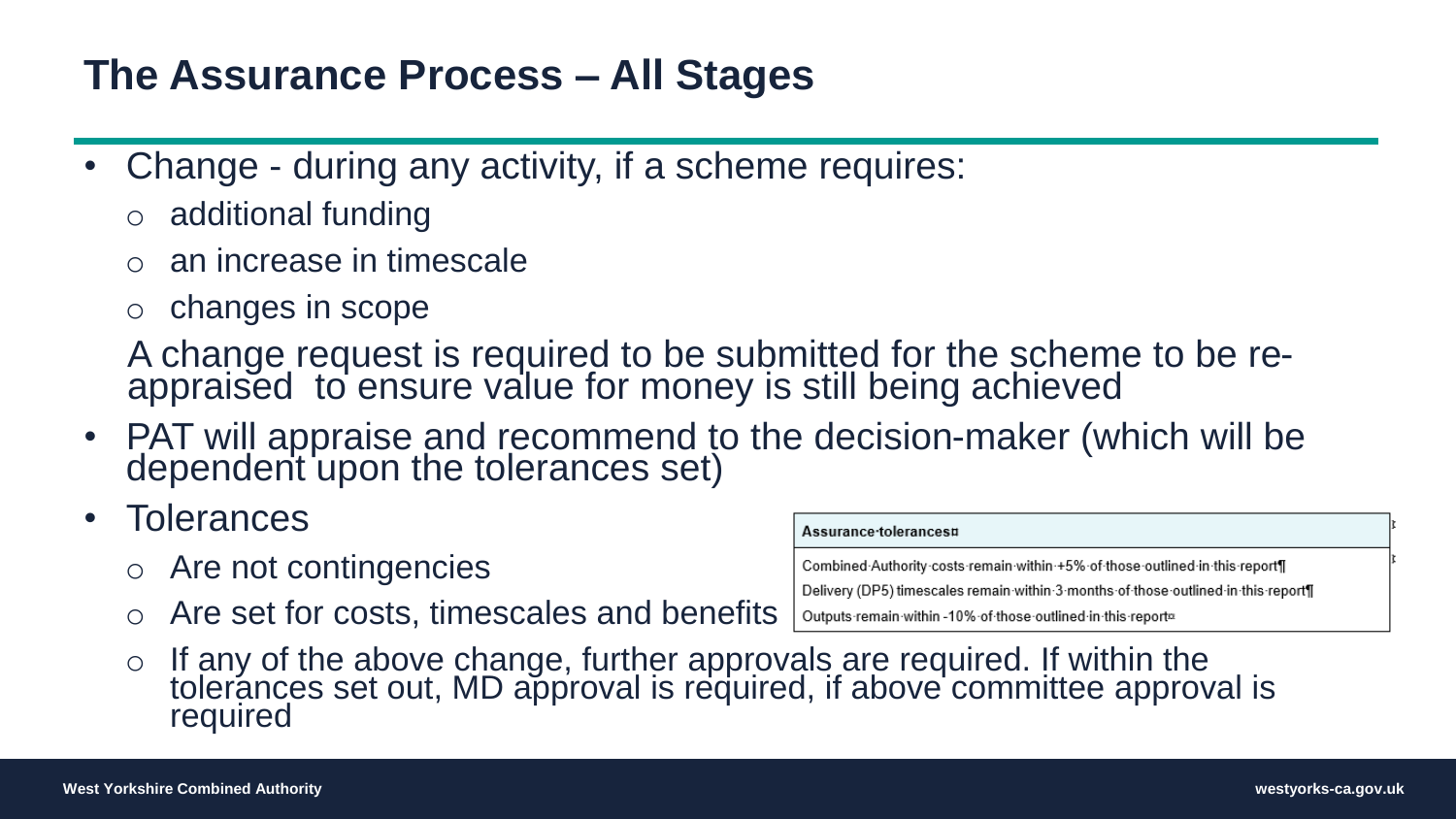#### **Carbon Impact Assessment**

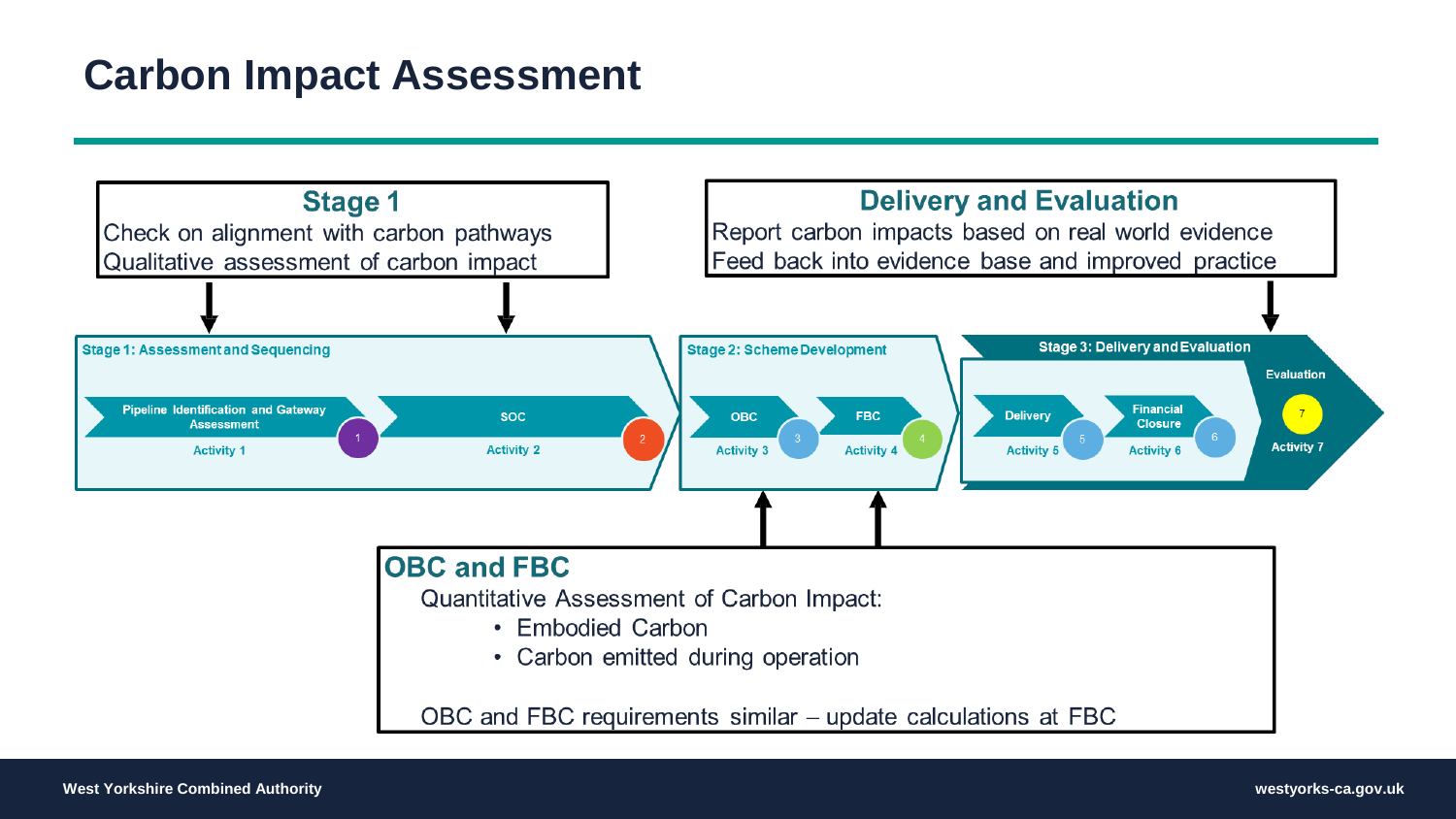#### **Committee Reports – Content**

- Purpose of the report, Impact of COVID-19, Tackling the Climate Emergency Implications (general), Explanation of the Assurance Framework, Value for Money - Benefit Cost Ratios
- Scheme Summaries scheme description, impact, decision sought
- Decisions made through the delegation to the Managing Director or DoD

#### • **Project Details**

- Implications Tackling the Climate Emergency, Inclusive Growth, Equality and Diversity, Financial, Legal, Staffing
- External consultees
- Recommendations (Summary)
- Background Documents
- Appendices
- ➢ Background
- ➢ Tackling the Climate Emergency **Implications**
- ➢ Outputs, Benefits and Inclusive Growth **Implications**
- $\triangleright$  Equality and Diversity Implications
- ➢ Risks
- ➢ Costs
- ➢ Assurance Pathway and Approval Route
- ➢ Other Key Timescales
- ➢ Assurance Tolerances
- ➢ Appraisal Summary
- ➢ Recommendations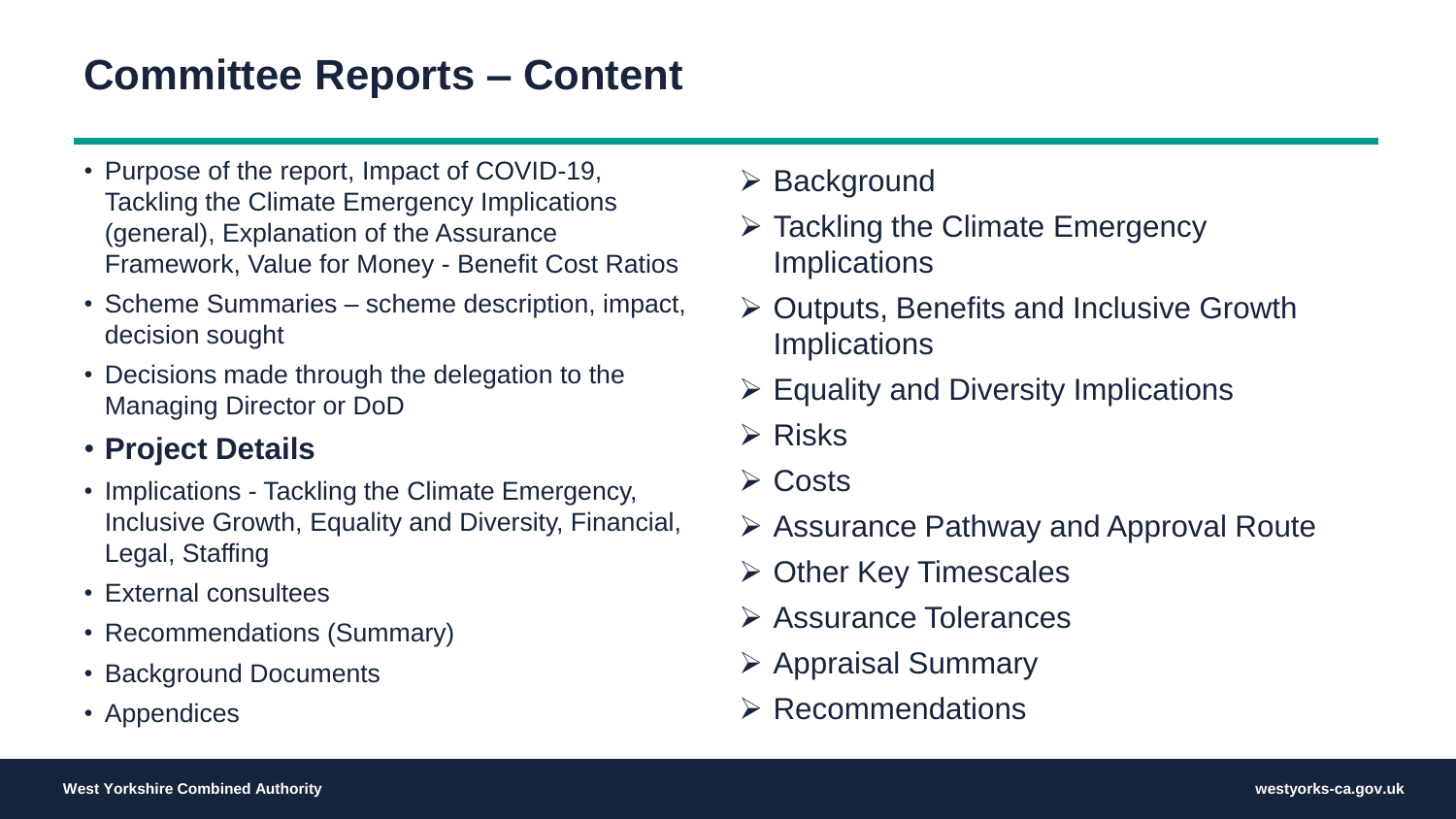## **Further Information**

The Assurance Framework [Assurance Framework.pdf](https://westyorkshire.moderngov.co.uk/documents/s26230/Assurance%20Framework.pdf)  (moderngov.co.uk)

PMA contact details [PMA@westyorks](mailto:PMA@westyorks-ca.gov.uk) -ca.gov.uk